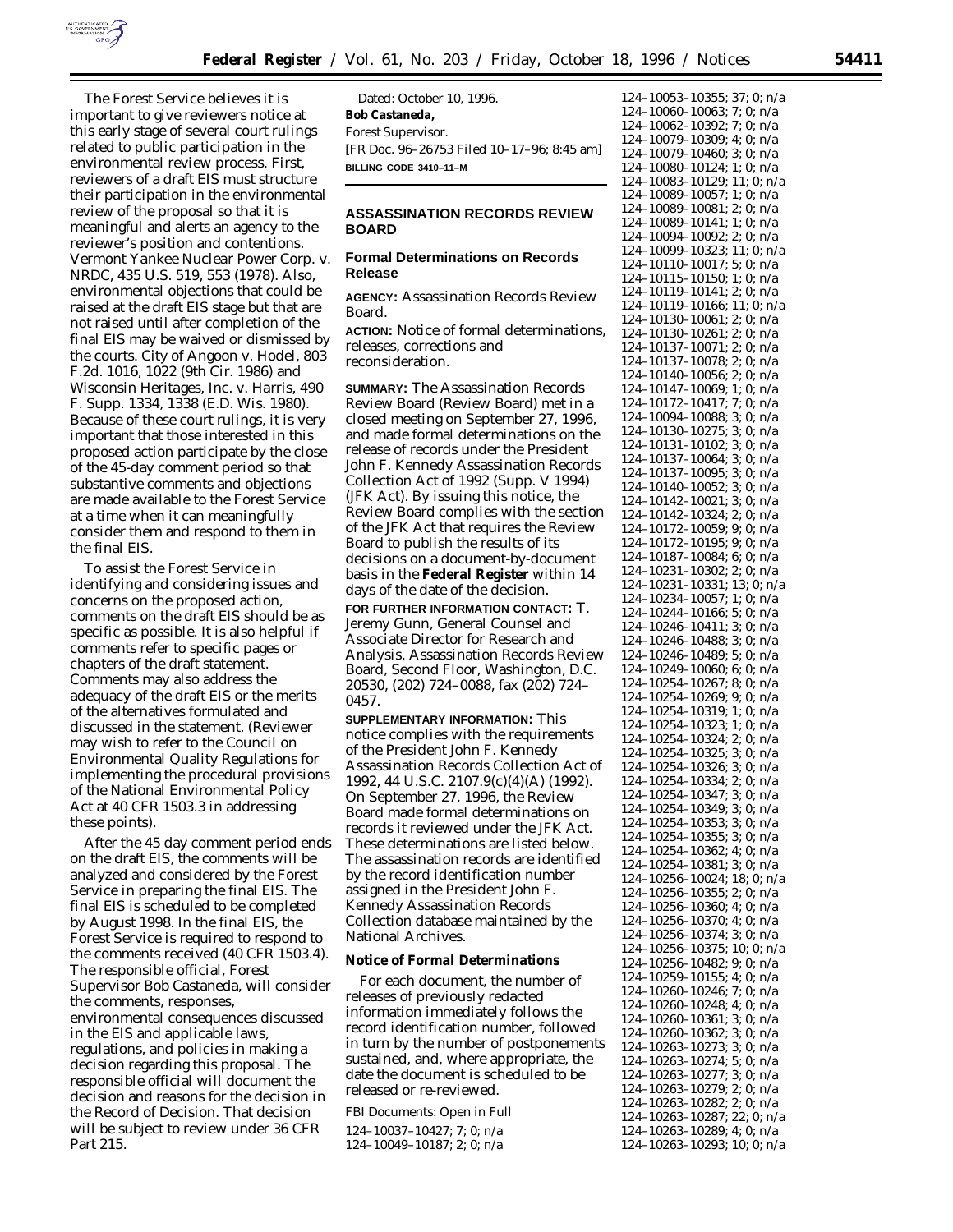| 124-10263-10295; 10; 0; n/a<br>124-10263-10296; 3; 0; n/a<br>124-10263-10296; 3; 0; n/a<br>124-10263-10304; 12; 0; n/a<br>124-10263-10305; 6; 0; n/a<br>124-10263-10308; 5; 0; n/a<br>124-10263-10309; 5; 0; n/a<br>124-10263-10312; 1; 0;       |
|--------------------------------------------------------------------------------------------------------------------------------------------------------------------------------------------------------------------------------------------------|
|                                                                                                                                                                                                                                                  |
|                                                                                                                                                                                                                                                  |
|                                                                                                                                                                                                                                                  |
|                                                                                                                                                                                                                                                  |
|                                                                                                                                                                                                                                                  |
|                                                                                                                                                                                                                                                  |
|                                                                                                                                                                                                                                                  |
|                                                                                                                                                                                                                                                  |
|                                                                                                                                                                                                                                                  |
|                                                                                                                                                                                                                                                  |
|                                                                                                                                                                                                                                                  |
|                                                                                                                                                                                                                                                  |
|                                                                                                                                                                                                                                                  |
| $124-10263-10326$ ; 5; 0; n/a<br>$124-10263-10330$ ; 5; 0; n/a                                                                                                                                                                                   |
|                                                                                                                                                                                                                                                  |
| 124-10263-10366; 7; 0; n/a<br>124-10263-10389; 9; 0; n/a                                                                                                                                                                                         |
|                                                                                                                                                                                                                                                  |
| $\begin{array}{c} 124 - 10264 - 10498; \;1; \;0; \; \text{n/a} \\ 124 - 10266 - 10007; \;7; \;0; \; \text{n/a} \end{array}$                                                                                                                      |
|                                                                                                                                                                                                                                                  |
|                                                                                                                                                                                                                                                  |
|                                                                                                                                                                                                                                                  |
|                                                                                                                                                                                                                                                  |
|                                                                                                                                                                                                                                                  |
|                                                                                                                                                                                                                                                  |
|                                                                                                                                                                                                                                                  |
|                                                                                                                                                                                                                                                  |
|                                                                                                                                                                                                                                                  |
| 124–10266–10007; 7; 0; n/a<br>124–10267–10389; 3; 0; n/a<br>124–10267–10390; 3; 0; n/a<br>124–10267–10391; 6; 0; n/a<br>124–10267–10391; 6; 0; n/a<br>124–10268–10020; 4; 0; n/a<br>124–10268–10021; 2; 0; n/a<br>124–10268–10136; 5; 0; n/      |
|                                                                                                                                                                                                                                                  |
| 124-10268-10151; 5; 0; n/a                                                                                                                                                                                                                       |
|                                                                                                                                                                                                                                                  |
|                                                                                                                                                                                                                                                  |
|                                                                                                                                                                                                                                                  |
|                                                                                                                                                                                                                                                  |
| $124-10268-10151$ ; 3; 0; fi/a<br>124-10268-10152; 5; 0; n/a<br>124-10268-10154; 5; 0; n/a<br>124-10268-10156; 5; 0; n/a<br>124-10269-10263; 3; 0; n/a<br>124-10269-10222; 7; 0; n/a<br>124-10269-10311; 7; 0; n/a<br>124-10269-10311; 7; 0; n/a |
|                                                                                                                                                                                                                                                  |
|                                                                                                                                                                                                                                                  |
|                                                                                                                                                                                                                                                  |
|                                                                                                                                                                                                                                                  |
|                                                                                                                                                                                                                                                  |
| CIA Documents: Open in Full                                                                                                                                                                                                                      |
| 104-10059-10421; 3; 0; n/a                                                                                                                                                                                                                       |
|                                                                                                                                                                                                                                                  |
| 104-10061-10336; 6; 0; n/a                                                                                                                                                                                                                       |
| HSCA Documents: Open in Full                                                                                                                                                                                                                     |
|                                                                                                                                                                                                                                                  |
|                                                                                                                                                                                                                                                  |
|                                                                                                                                                                                                                                                  |
|                                                                                                                                                                                                                                                  |
|                                                                                                                                                                                                                                                  |
|                                                                                                                                                                                                                                                  |
|                                                                                                                                                                                                                                                  |
|                                                                                                                                                                                                                                                  |
| 180-10004-10262; 3; 0; n/a<br>180-10087-10472; 1; 0; n/a<br>180-10087-10474; 1; 0; n/a<br>180-10092-10390; 1; 0; n/a<br>180-10104-10231; 1; 0; n/a<br>180-10111-10087; 1; 0; n/a<br>180-10115-10223; 1; 0; n/a<br>180-10115-10223; 1; 0; n/a     |
|                                                                                                                                                                                                                                                  |
|                                                                                                                                                                                                                                                  |
|                                                                                                                                                                                                                                                  |
|                                                                                                                                                                                                                                                  |
|                                                                                                                                                                                                                                                  |
| 180-10115-10229; 1; 0; n/a<br>180-10115-10229; 1; 0; n/a<br>180-10115-10231; 2; 0; n/a<br>180-10115-10233; 1; 0; n/a<br>180-10115-10234; 1; 0; n/a<br>180-10115-10235; 1; 0; n/a<br>180-10115-10236; 1; 0; n/a                                   |
|                                                                                                                                                                                                                                                  |
| NARA Documents: Open in Full                                                                                                                                                                                                                     |
| 179-20004-10231; 1; 0; n/a                                                                                                                                                                                                                       |
| FBI Documents: Postponed in Part                                                                                                                                                                                                                 |
|                                                                                                                                                                                                                                                  |
|                                                                                                                                                                                                                                                  |
|                                                                                                                                                                                                                                                  |
|                                                                                                                                                                                                                                                  |
|                                                                                                                                                                                                                                                  |
|                                                                                                                                                                                                                                                  |
| $124-10029-10281; 4; 4; 09/2006\n124-10035-10425; 6; 6; 09/2006\n124-10055-10392; 27; 6; 09/2006\n124-10073-10322; 3; 1; 10/2017\n124-10079-10071; 0; 2; 09/2006\n124-10089-10006; 13; 4; 10/2017$                                               |
|                                                                                                                                                                                                                                                  |
| 124-10089-10011; 6; 1; 10/2017<br>124-10108-1011; 6; 1; 10/2017                                                                                                                                                                                  |
| 124-10108-10305; 4; 5; 09/2006                                                                                                                                                                                                                   |
| 124-10110-10238; 3; 1; 09/2006                                                                                                                                                                                                                   |
|                                                                                                                                                                                                                                                  |
|                                                                                                                                                                                                                                                  |
| 124-10110-10268; 2; 2; 09/2006<br>124-10118-10270; 0; 1; 09/2006<br>$124-10130-10198; 2; 1; 09/2006$<br>$124-10130-10262; 2; 2; 09/2006$                                                                                                         |

124–10130–10262; 2; 2; 09/2006 124–10131–10116; 78; 60; 09/2006 124–10131–10117; 23; 4; 09/2006

| 124–10137–10034; 2; 2; 09/2006                                                                           |                            |
|----------------------------------------------------------------------------------------------------------|----------------------------|
| $124-10137-10040; 9; 7; 09/2006$<br>$124-10137-10043; 3; 3; 09/2006$<br>$124-10140-10072; 2; 2; 09/2006$ |                            |
|                                                                                                          |                            |
|                                                                                                          |                            |
| $124-10142-10358$ ; 0; 1; 09/2006<br>124-10006-10368; 9; 9; 09/2006                                      |                            |
|                                                                                                          |                            |
|                                                                                                          |                            |
| $124-10077-10152$ ; 9; 9; 09/2006<br>124-10124-10019; 25; 5; 09/2006                                     |                            |
| 124-10124-10020; 9; 9; 09/2006                                                                           |                            |
| 124-10150-10325; 2; 2; 09/2006                                                                           |                            |
| 124-10160-10442; 8; 1; 09/2006                                                                           |                            |
| 124-10167-10328; 9; 9; 09/2006                                                                           |                            |
| 124-10176-10053; 25; 5; 09/2006                                                                          |                            |
| 124-10176-10082; 9; 9; 09/2006                                                                           |                            |
| 124-10178-10088; 1; 3; 09/2006                                                                           |                            |
| 124-10232-10354; 9; 9; 09/2006                                                                           |                            |
| 124-10233-10373; 5; 5; 09/2006                                                                           |                            |
| 124-10239-10146; 4; 4; 09/2006                                                                           |                            |
| 124-10242-10406; 9; 5; 09/2006                                                                           |                            |
| 124-10242-10407; 6; 4; 09/2006                                                                           |                            |
|                                                                                                          |                            |
| 124-10242-10408; 1; 1; 09/2006                                                                           |                            |
| 124-10242-10411; 19; 11; 09/2006                                                                         |                            |
| 124-10243-10012; 13; 3; 09/2006                                                                          |                            |
| 124-10244-10093; 9; 9; 09/2006                                                                           |                            |
| 124-10244-10335; 3; 3; 09/2006                                                                           |                            |
| 124-10247-10183; 3; 2; 09/2006                                                                           |                            |
| 124-10250-10088; 2; 2; 09/2006                                                                           |                            |
| 124-10251-10355; 9; 9; 09/2006                                                                           |                            |
| 124-10251-10356; 25; 5; 09/2006                                                                          |                            |
| 124-10251-10399; 13; 5; 09/2006                                                                          |                            |
| 124-10251-10411; 3; 2; 09/2006                                                                           |                            |
| 124-10254-10187; 9; 9; 09/2006                                                                           |                            |
| 124-10254-10189; 25; 5; 09/2006                                                                          |                            |
| 124-10268-10280; 9; 9; 09/2006                                                                           |                            |
| 124-10268-10281; 25; 5; 09/2006                                                                          |                            |
| 124-10158-10448; 27; 30; 09/2006                                                                         |                            |
| 124-10254-10302; 1; 3; 09/2006                                                                           |                            |
| 124-10254-10327; 2; 2; 09/2006                                                                           |                            |
| 124-10254-10328; 1; 2; 09/2006                                                                           |                            |
| 124-10254-10329; 3; 2; 09/2006                                                                           |                            |
| 124-10254-10335; 1; 2; 09/2006                                                                           |                            |
| 124-10254-10337; 2; 2; 09/2006                                                                           |                            |
|                                                                                                          |                            |
| 124-10254-10345; 1; 2; 09/2006                                                                           |                            |
| 124-10254-10346; 1; 2; 09/2006                                                                           |                            |
| 124-10254-10352; 1; 2; 09/2006                                                                           |                            |
| 124-10254-10354; 1; 2; 09/2006                                                                           |                            |
| 124-10254-10404; 3; 3; 09/2006<br>124-10255-10401; 7; 4; 09/2006                                         |                            |
|                                                                                                          |                            |
| 124-10256-10033; 9; 23; 09/2006                                                                          |                            |
| 124-10256-10034; 27; 30; 09/2006                                                                         |                            |
| 124-10256-10288; 3; 3; 09/2006                                                                           |                            |
| 124-10256-10362; 6; 4; 09/2006                                                                           |                            |
| 124-10256-10365; 3; 1; 09/2006                                                                           |                            |
| 124-10256-10388;                                                                                         | 7; 1; 09/2006              |
| 124-10256-10495; 2; 2; 09/2006                                                                           |                            |
| 124-10257-10451;                                                                                         | 7; 3; 09/2006              |
| 124-10258-10497;                                                                                         | 5; 4; 09/2006              |
| 124-10262-10327;                                                                                         | 31; 2; 09/2006             |
| 124-10263-10278;                                                                                         | 2; 2; 09/2006              |
| 124-10263-10283;                                                                                         | 8; 2; 09/2006              |
| 124-10263-10285;                                                                                         | 1; 1; 09/2006              |
| 124-10263-10290;                                                                                         | 7;                         |
| 124-10263-10291;                                                                                         | 1;09/2006<br>7; 1; 09/2006 |
| 124-10263-10292;                                                                                         | 10; 1; 09/2006             |
| 124-10263-10323;                                                                                         |                            |
| 124-10264-10113; 3; 3; 09/2006                                                                           | 18; 2; 09/2006             |
|                                                                                                          |                            |
| 124-10264-10135; 3; 3; 09/2006                                                                           |                            |
| 124-10265-10007;                                                                                         | 7; 2; 09/2006              |
| 124-10266-10008; 5; 1; 09/2006                                                                           |                            |
| 124-10266-10035; 4; 2; 09/2006                                                                           |                            |
| 124-10266-10036; 5; 2; 09/2006                                                                           |                            |
| 124-10267-10407; 2; 2; 09/2006                                                                           |                            |
| CIA Documents: Postponed in Part                                                                         |                            |
|                                                                                                          |                            |

104–10001–10173; 0; 1; 05/1997 104–10005–10196; 0; 1; 05/1997

| 104–10050–10172; 11; 8; 09/2006<br>104–10052–10045; 4; 1; 05/2001                                                                       |
|-----------------------------------------------------------------------------------------------------------------------------------------|
|                                                                                                                                         |
| $104-10052-10175$ ; 12; 9; 05/1997<br>104-10054-10001; 2; 2; 09/2006                                                                    |
|                                                                                                                                         |
| 104-10054-10015; 6; 1; 05/2001                                                                                                          |
| 104-10054-10018; 33; 38; 12/1996                                                                                                        |
| 104-10054-10019; 8; 1; 05/1997                                                                                                          |
| 104-10054-10028; 62; 4; 09/2006                                                                                                         |
| 104-10054-10032; 14; 3; 05/1997                                                                                                         |
| 104-10054-10039; 5; 2; 05/2001                                                                                                          |
| 104-10054-10041; 7; 5; 05/2001                                                                                                          |
| 104-10054-10044; 5; 1; 05/2001                                                                                                          |
| $104-10054-10055$ ; 5; 1; 05/1997<br>104-10054-10063; 6; 1; 05/1997                                                                     |
|                                                                                                                                         |
| 104–10054–10064; 17; 1; 05/2001<br>104–10054–10064; 17; 1; 05/2001                                                                      |
|                                                                                                                                         |
| $104-10054-10066$ ; 3; 1; 05/2001<br>104-10054-10073; 0; 2; 05/2001<br>104-10054-10075; 0; 1; 05/2001<br>104-10054-10076; 2; 3; 05/2001 |
|                                                                                                                                         |
|                                                                                                                                         |
|                                                                                                                                         |
| $104-10054-10077$ ; 6; 1; 05/2001<br>$104-10054-10079$ ; 5; 1; 05/2001                                                                  |
|                                                                                                                                         |
| $104-10054-10105$ ; 15, 1; 05/2001<br>104-10054-10259; 32; 4; 10/2017                                                                   |
|                                                                                                                                         |
| $104-10054-10366$ ; 6; 29; 12/1996<br>104-10054-10408; 45; 23; 05/1997                                                                  |
|                                                                                                                                         |
| $104-10055-10043$ ; 38; 4; 05/1997<br>104-10055-10044; 3; 2; 09/2006                                                                    |
|                                                                                                                                         |
| 104–10055–10058; 2; 28; 12/1996<br>104–10055–10058; 2; 28; 12/1996<br>104–10055–10125; 146; 2; 12/1996                                  |
|                                                                                                                                         |
| $104-10055-10127$ ; 4; 2; 05/2001<br>104-10057-10020; 5; 7; 09/2006                                                                     |
|                                                                                                                                         |
| $104-10057-10079$ ; 3; 3; 09/2006<br>104-10057-10082; 23; 27; 09/2006                                                                   |
|                                                                                                                                         |
| $104-10057-10084$ ; 12; 3; 05/2001<br>104-10057-10096; 2; 39; 12/1996                                                                   |
|                                                                                                                                         |
|                                                                                                                                         |
|                                                                                                                                         |
| $104-10057-10108$ ; 4; 4; 09/2006<br>104-10057-10117; 1; 6; 12/1996                                                                     |
| $104-10057-10130$ ; 10; 4; 10/2017<br>104-10057-10142; 9; 8; 09/2006                                                                    |
|                                                                                                                                         |
| $104-10057-10153; 0; 1; 05/1997$<br>$104-10057-10216; 1; 1; 09/2006$                                                                    |
|                                                                                                                                         |
| $104-10057-10223; 1; 2; 10/2017$<br>$104-10057-10225; 2; 2; 10/2017$                                                                    |
|                                                                                                                                         |
| $104-10057-10226$ ; 5; 6; 09/2006<br>104-10057-10227; 2; 4; 10/2017                                                                     |
|                                                                                                                                         |
| $104-10057-10228; 1; 1; 09/2006$<br>$104-10057-10229; 1; 1; 09/2006$                                                                    |
|                                                                                                                                         |
| $104-10057-10303; 7; 5; 09/2006$<br>$104-10057-10381; 0; 1; 05/1997$                                                                    |
|                                                                                                                                         |
| 104-10059-10139; 8; 7; 12/1996<br>104-10059-10169; 6; 1; 12/1996                                                                        |
|                                                                                                                                         |
| $104-10059-10198$ ; 8; 1; 05/1997<br>104-10059-10201; 2; 2; 09/2006                                                                     |
| $104-10059-10204; 0; 4; 10/2017$<br>$104-10059-10205; 0; 1; 05/1997$                                                                    |
|                                                                                                                                         |
| $104-10059-10206$ ; 9; 11; 12/1996<br>104-10059-10209; 0; 1; 05/1997                                                                    |
| 104-10059-10244; 60; 11; 09/2006                                                                                                        |
| $104-10059-10245$ ; 30; 8; 09/2006                                                                                                      |
|                                                                                                                                         |
| $104-10059-10254$ ; 4; 3; 05/1997<br>104-10059-10258; 3; 1; 05/1997                                                                     |
| 104-10059-10272; 0; 1; 05/1997                                                                                                          |
| $104-10059-10306; 0; 2; 05/1997$                                                                                                        |
|                                                                                                                                         |
| $104-10059-10314; 2; 2; 09/2006$<br>$104-10059-10326; 20; 8; 09/2006$                                                                   |
| 104-10059-10336; 25; 24; 09/2006                                                                                                        |
| $104-10059-10344$ ; 3; 1; 05/1997                                                                                                       |
|                                                                                                                                         |
| $104-10059-10345; 0; 1; 05/1997$<br>$104-10059-10348; 2; 1; 05/1997$                                                                    |
|                                                                                                                                         |
| 104-10059-10373; 1; 1; 05/1997<br>104-10059-10375; 7; 6; 09/2006                                                                        |
| $104-10059-10393; 8; 8; 09/2006$<br>$104-10059-10411; 0; 1; 10/2017$<br>104-10059-10429; 0; 1; 05/1997                                  |

104–10010–10086; 3; 1; 05/1997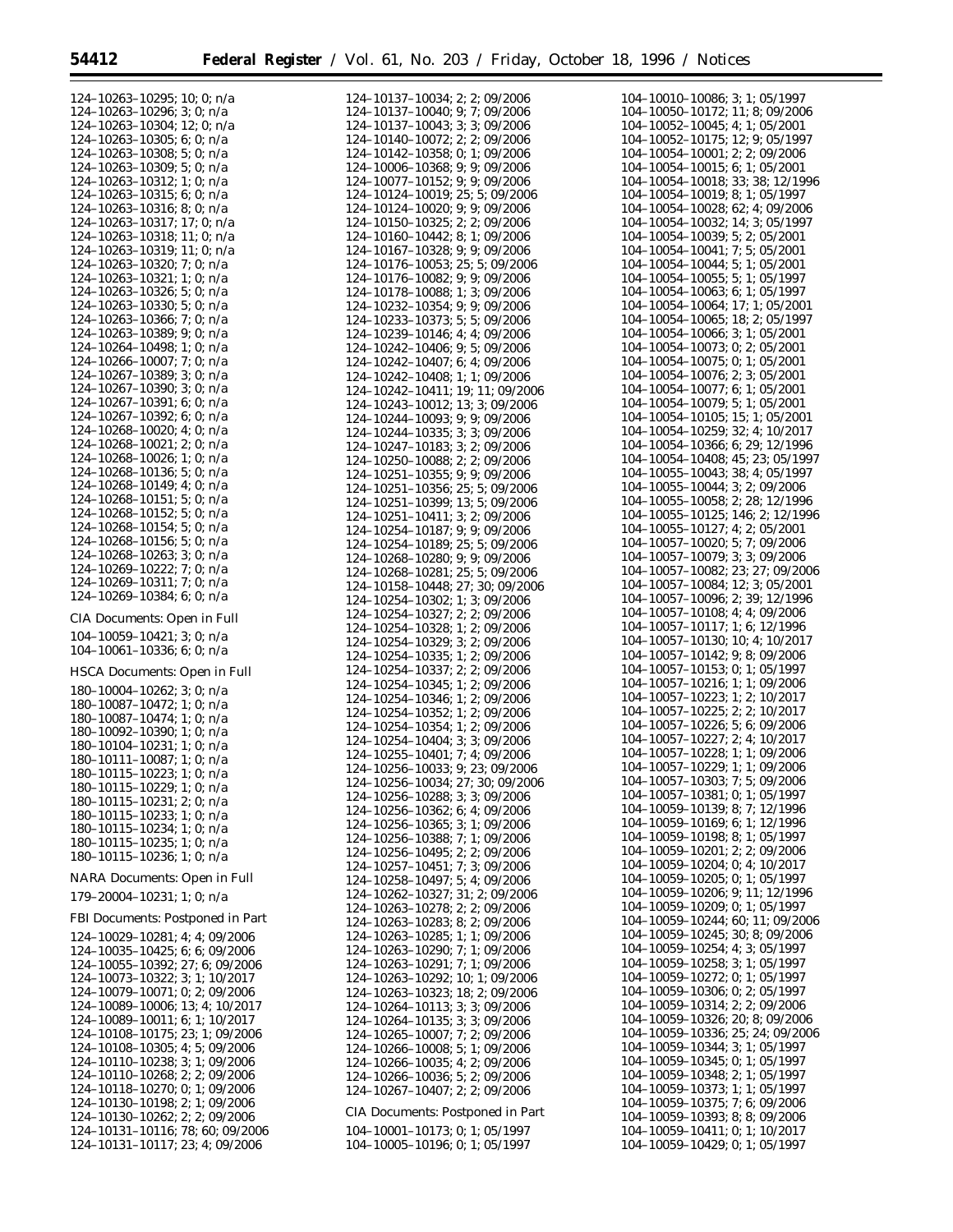$\equiv$ 

▀

| $104-10061-10002$ ; 0; 2; 05/2001     | $104-10061-10269$ ; 5; 4; 05/1997        | 180-10075-10071; 0; 7; 05/1997          |
|---------------------------------------|------------------------------------------|-----------------------------------------|
| $104-10061-10008$ ; 0; 4; 12/1996     | $104-10061-10271$ ; 4; 1; 05/1997        | $180 - 10075 - 10072$ ; 0; 8; 05/1997   |
| 104-10061-10013; 8; 4; 09/2006        | $104-10061-10272$ ; 4; 4; 05/1997        | 180-10077-10289; 0; 1; 05/2001          |
|                                       |                                          |                                         |
| $104-10061-10025$ ; 0; 1; 05/1997     | $104-10061-10273$ ; 4; 4; 05/1997        | $180 - 10078 - 10215$ ; 0; 2; 05/1997   |
| 104-10061-10034; 0; 1; 05/2001        | 104-10061-10276; 2; 1; 10/2017           | 180-10078-10463; 0; 1; 05/1997          |
| 104-10061-10035; 6; 3; 10/2017        | $104-10061-10283$ ; 4; 4; 05/1997        | $180 - 10078 - 10478$ ; 0; 2; 05/1997   |
|                                       |                                          | 180-10080-10387; 1; 1; 05/1997          |
| 104-10061-10038; 9; 1; 05/2001        | $104-10061-10286$ ; 3; 4; 05/1997        |                                         |
| $104-10061-10040$ ; 8; 2; 09/2006     | $104-10061-10288$ ; 5; 4; 05/1997        | 180-10080-10433; 0; 3; 05/1997          |
| 104-10061-10041; 0; 3; 05/1997        | $104-10061-10290$ ; 5; 4; 05/1997        | $180-10082-10227$ ; 0; 8; 05/1997       |
| 104-10061-10044; 14; 2; 09/2006       |                                          | 180-10083-10139; 0; 2; 05/1997          |
|                                       | $104-10061-10309$ ; 8; 2; 05/1997        |                                         |
| 104-10061-10053; 3; 5; 12/1996        | $104-10061-10311$ ; 4; 4; 05/1997        | $180-10086-10012$ ; 0; 1; 05/1997       |
| 104-10061-10059; 4; 2; 10/2017        | $104-10061-10313$ ; 4; 4; 05/1997        | $180 - 10093 - 10063$ ; 0; 8; 05/1997   |
| 104–10061–10065; 12; 4; 05/1997       | $104-10061-10315$ ; 4; 4; 12/1996        | $180-10094-10492$ ; 0; 4; 05/1997       |
|                                       |                                          |                                         |
| 104-10061-10066; 4; 4; 09/2006        | $104-10061-10317$ ; 4; 3; 05/1997        | 180-10097-10339; 0; 2; 10/2017          |
| 104-10061-10080; 1; 9; 12/1996        | 104-10061-10324; 10; 1; 05/1997          | 180-10102-10372; 0; 3; 10/2017          |
| $104-10061-10090$ ; 5; 2; 09/2006     | 104-10061-10325; 17; 7; 12/1996          | 180-10103-10255; 0; 20; 12/1996         |
| 104-10061-10097; 3; 3; 09/2006        |                                          | 180-10104-10294; 0; 1; 10/2017          |
|                                       | $104-10061-10328$ ; 0; 2; 05/1997        |                                         |
| 104-10061-10103; 1; 1; 09/2006        | $104 - 10061 - 10337$ ; 3; 2; 05/1997    | $180 - 10104 - 10395$ ; 0; 6; 05/1997   |
| 104-10061-10105; 1; 1; 09/2006        | $104-10061-10338; 3; 2; 05/1997$         | 180-10105-10060; 0; 1; 10/2017          |
| 104-10061-10107; 1; 1; 09/2006        |                                          | 180-10108-10086; 0; 1; 05/1997          |
|                                       | $104-10061-10340; 0; 1; 05/1997$         |                                         |
| 104-10061-10108; 1; 1; 09/2006        | $104-10061-10351$ ; 0; 2; 05/1997        | $180 - 10110 - 10000$ ; 0; 1; 05/1997   |
| 104-10061-10109; 1; 1; 09/2006        | $104-10061-10362$ ; 6; 6; 09/2006        | $180-10110-10001$ ; 0; 8; 05/1997       |
| 104-10061-10111; 1; 1; 09/2006        |                                          | 180-10110-10002; 0; 54; 05/1997         |
|                                       | $104-10061-10363$ ; 4; 4; 09/2006        |                                         |
| 104-10061-10116; 1; 1; 09/2006        | $104-10061-10372$ ; 0; 1; 05/1997        | $180-10110-10003; 0; 2; 05/1997$        |
| 104-10061-10118; 2; 2; 09/2006        | $104-10061-10384$ ; 0; 2; 05/1997        | 180-10110-10004; 0; 56; 05/1997         |
| 104-10061-10119; 1; 1; 09/2006        |                                          | 180-10110-10005; 0; 19; 05/1997         |
|                                       | $104-10061-10386$ ; 1; 1; 12/1996        |                                         |
| 104-10061-10120; 1; 1; 09/2006        | $104-10061-10393; 3; 3; 10/2017$         | 180-10110-10024; 0; 9; 05/1997          |
| 104-10061-10124; 3; 4; 05/1997        | $104-10061-10409; 1; 3; 05/1997$         | 180-10111-10051; 0; 15; 05/1997         |
| $104-10061-10126$ ; 6; 4; 05/1997     |                                          | 180-10116-10104; 0; 16; 05/1997         |
|                                       | 104-10061-10441; 68; 26; 09/2006         | 180-10118-10069; 0; 12; 10/2017         |
| 104-10061-10128; 2; 2; 09/2006        | $104-10062-10003$ ; 0; 1; 05/1997        |                                         |
| 104-10061-10129; 4; 5; 12/1996        | 104-10062-10020; 3; 2; 05/1997           |                                         |
| $104 - 10061 - 10131$ ; 5; 4; 05/1997 |                                          | Notice of Additional Releases           |
|                                       | $104-10062-10025$ ; 0; 2; $10/2017$      |                                         |
| 104-10061-10132; 4; 6; 12/1996        | 104-10062-10060; 0; 1; 05/1997           | After consultation with appropriate     |
| 104-10061-10133; 1; 3; 05/1997        | $104-10062-10098$ ; 3; 9; 05/1997        | Federal Agencies, the Review Board      |
| $104-10061-10137; 2; 2; 09/2006$      | $104-10062-10106$ ; 5; 2; 05/1997        |                                         |
|                                       |                                          | announces that the following Federal    |
| 104-10061-10138; 3; 2; 09/2006        | $104-10062-10155$ ; 10; 1; 05/1997       | Bureau of Investigation records are now |
| 104-10061-10139; 3; 2; 09/2006        | $104-10062-10160$ ; 13; 1; 12/1996       | being opened in full:                   |
| 104-10061-10141; 2; 1; 09/2006        | $104-10062-10161$ ; 1; 1; 05/2001        |                                         |
| 104-10061-10142; 2; 1; 09/2006        |                                          | 124-10027-10218; 124-10031-10467; 124-  |
|                                       | 104-10062-10164; 5; 1; 05/1997           |                                         |
| 104-10061-10145; 1; 1; 09/2006        | $104-10062-10168$ ; 5; 2; 09/2006        | 10031-10468; 124-10035-10101; 124-      |
| 104-10061-10146; 2; 4; 05/1997        | 104-10062-10173; 16; 12; 09/2006         | $10035 - 10103$ ; 124-10035-10105; 124- |
| $104-10061-10148$ ; 5; 4; 05/1997     |                                          | $10035 - 10106$ ; 124-10049-10002; 124- |
|                                       | $104-10062-10189$ ; 14; 3; 09/2006       |                                         |
| 104-10061-10149; 1; 1; 09/2006        | $104-10062-10207$ ; 9; 9; 12/1996        | 10058–10438; 124–10063–10462; 124–      |
| $104-10061-10150$ ; 5; 4; 05/1997     | 104-10062-10212; 41; 1; 09/2006          | 10063-10480; 124-10065-10075; 124-      |
| 104-10061-10151; 1; 1; 09/2006        |                                          | 10070-10489; 124-10075-10013; 124-      |
|                                       | $104-10062-10244$ ; 0; 2; 05/1997        |                                         |
| 104-10061-10152; 4; 4; 05/1997        | $104-10062-10256$ ; 5; 10; 05/1997       | 10079-10237; 124-10079-10282; 124-      |
| 104–10061–10154; 4; 4; 05/1997        | 104-10063-10050; 27; 22; 09/2006         | 10079-10311; 124-10079-10347; 124-      |
| 104-10061-10155; 3; 4; 05/1997        |                                          | 10079-10348; 124-10079-10350; 124-      |
|                                       | $104-10063-10116$ ; 0; 1; 05/1997        |                                         |
| $104-10061-10157$ ; 3; 4; 05/1997     | $104 - 10063 - 10127$ ; 4; 7; 09/2006    | 10079-10354; 124-10079-10355; 124-      |
| 104–10061–10160; 3; 4; 05/1997        | 104-10063-10136; 0; 2; 05/1997           | 10079-10356: 124-10079-10369: 124-      |
| 104-10061-10165; 4; 4; 05/1997        |                                          | 10079-10383; 124-10080-10133; 124-      |
| 104-10061-10168; 3; 4; 05/1997        | $104-10063-10139; 7; 3; 09/2006$         | 10082-10147; 124-10084-10017; 124-      |
|                                       | $104-10063-10140; 3; 3; 09/2006$         |                                         |
| 104-10061-10170; 3; 4; 05/1997        | 104-10063-10222; 10; 13; 05/1997         | 10084–10044; 124–10087–10318; 124–      |
| 104-10061-10171; 3; 4; 05/1997        | $104 - 10063 - 10224$ ; 4; 2; 05/1997    | 10094-10049; 124-10094-10050; 124-      |
| $104 - 10061 - 10173$ ; 3; 4; 05/1997 | 104-10063-10227; 4; 6; 09/2006           | 10095-10174; 124-10097-10052; 124-      |
|                                       |                                          |                                         |
| 104-10061-10175; 4; 4; 05/1997        | $104-10063-10242$ ; 1; 1; 09/2006        | 10100–10073; 124–10104–10195; 124–      |
| $104-10061-10176$ ; 5; 4; 05/1997     | $104-10063-10248$ ; 3; 5; 09/2006        | 10105-10250; 124-10108-10387; 124-      |
| 104-10061-10178; 3; 4; 05/1997        | $104-10063-10250$ ; 3; 2; 09/2006        | 10110-10038; 124-10113-10009; 124-      |
|                                       |                                          |                                         |
| $104 - 10061 - 10179$ ; 3; 4; 05/1997 | $104-10063-10254$ ; 9; 8; 09/2006        | 10121-10024; 124-10123-10045; 124-      |
| 104-10061-10191; 7; 4; 05/1997        | $104-10063-10264$ ; 6; 4; 05/1997        | 10123-10112; 124-10126-10409; 124-      |
| $104-10061-10192$ ; 3; 4; 05/1997     | $104-10063-10265$ ; 3; 3; 09/2006        | 10126-10437; 124-10129-10009; 124-      |
| 104-10061-10198; 3; 4; 05/1997        |                                          | 10129-10116; 124-10129-10148; 124-      |
|                                       | $104-10063-10266$ ; 5; 11; 05/1997       |                                         |
| $104 - 10061 - 10203$ ; 4; 4; 05/1997 | $104-10063-10268$ ; 6; 7; 09/2006        | 10129-10167; 124-10129-10168; 124-      |
| $104-10061-10205$ ; 4; 4; 05/1997     | $104-10063-10273$ ; 2; 5; 05/1997        | 10129-10174; 124-10129-10194; 124-      |
| $104-10061-10206$ ; 0; 1; 05/1997     |                                          | 10129-10299; 124-10129-10344; 124-      |
|                                       | $104-10063-10274$ ; 4; 17; 05/1997       |                                         |
| 104-10061-10208; 15; 15; 12/1996      | $104-10063-10275$ ; 0; 1; 10/2017        | 10130–10057; 124–10130–10117; 124–      |
| $104 - 10061 - 10209$ ; 4; 4; 05/1997 | $104-10063-10277$ ; 0; 3; $10/2017$      | 10130-10161; 124-10130-10186; 124-      |
| 104-10061-10210; 4; 4; 12/1996        |                                          | 10130–10246; 124–10130–10260; 124–      |
|                                       | <b>USSS Documents: Postponed in Part</b> |                                         |
| $104 - 10061 - 10211$ ; 5; 3; 05/1997 |                                          | 10130-10267; 124-10130-10284; 124-      |
| 104–10061–10216; 11; 1; 05/1997       | 154-10002-10415; 5; 2; 10/2017           | 10130-10286; 124-10130-10329; 124-      |
| 104-10061-10250; 1; 1; 09/2006        |                                          | 10130-10331; 124-10130-10356; 124-      |
| 104-10061-10259; 1; 4; 05/1997        | <b>HSCA Documents: Postponed in Part</b> | 10131-10051; 124-10131-10068; 124-      |
|                                       |                                          |                                         |
| 104-10061-10261; 4; 5; 12/1996        | 180-10071-10469; 0; 1; 10/2017           | 10131-10083; 124-10131-10085; 124-      |
| $104-10061-10263$ ; 5; 4; 05/1997     | $180 - 10072 - 10276$ ; 0; 5; 05/1997    | 10131-10122; 124-10131-10123; 124-      |
| 104-10061-10265; 4; 6; 12/1996        | $180 - 10072 - 10353$ ; 0; 2; 05/1997    | 10131-10124; 124-10131-10125; 124-      |
|                                       |                                          |                                         |
|                                       |                                          | 10131-10127; 124-10131-10128; 124-      |
| $104-10061-10268$ ; 5; 4; 05/1997     | $180 - 10073 - 10072$ ; 0; 2; 05/1997    |                                         |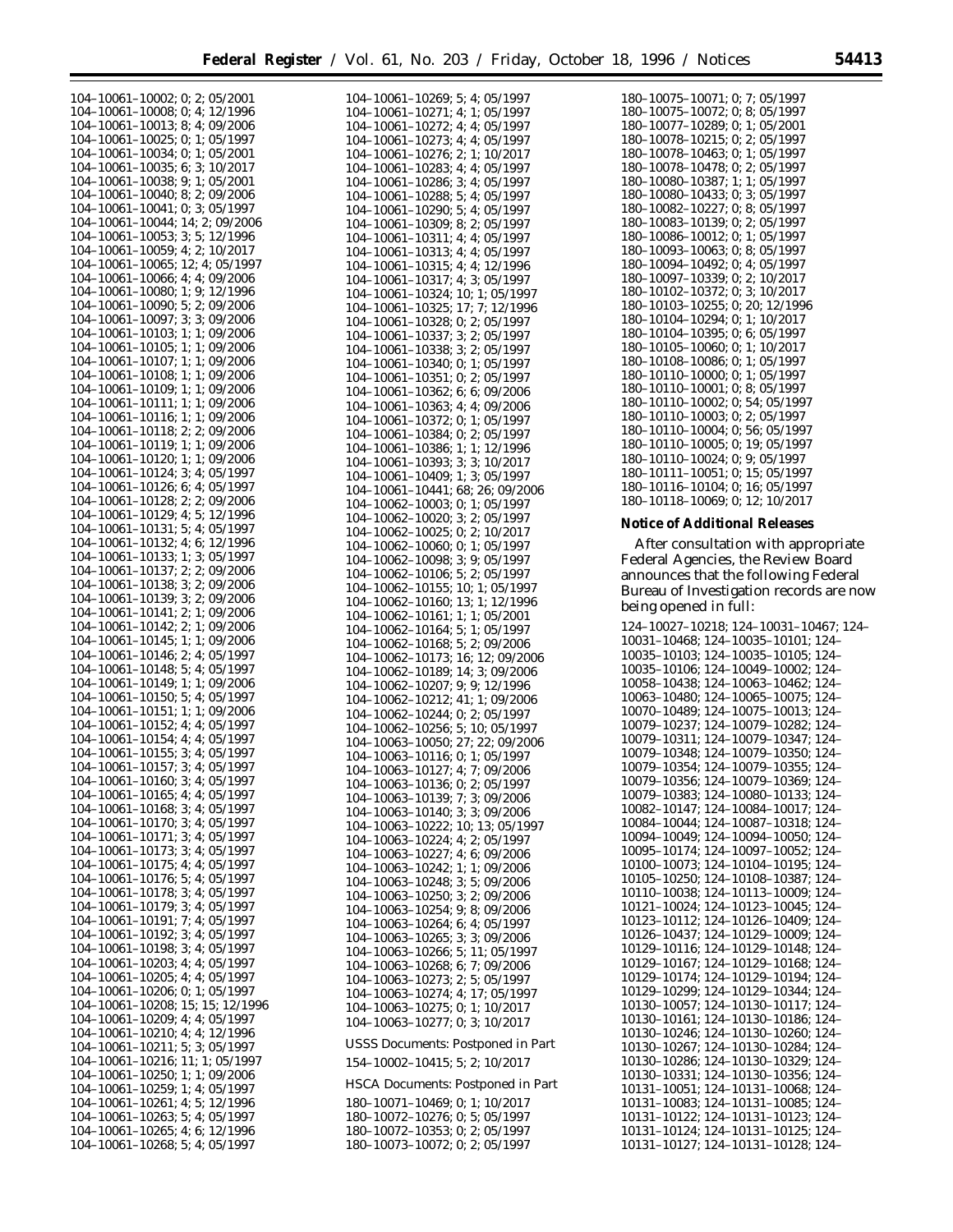10067–10448; 180–10068–10492; 180– 10070–10232; 180–10070–10247; 180– 10070–10274; 180–10070–10296; 180–

| 10132-10002; 124-10132-10008; 124-      | 10070-10297; 180-10070-10304; 180-      | 10080-10397; 180-10080-10399; 180- |
|-----------------------------------------|-----------------------------------------|------------------------------------|
| 10137-10042; 124-10137-10047; 124-      | 10070-10309; 180-10070-10315; 180-      | 10080-10401; 180-10080-10409; 180- |
| 10137-10053; 124-10137-10111; 124-      | 10070-10323; 180-10070-10347; 180-      | 10080-10410; 180-10080-10411; 180- |
| 10140-10003; 124-10140-10042; 124-      | 10070-10349; 180-10070-10353; 180-      | 10080-10412; 180-10080-10421; 180- |
| 10140-10069; 124-10140-10075; 124-      | 10070-10354; 180-10070-10358; 180-      | 10080-10422; 180-10080-10430; 180- |
| 10140-10118; 124-10142-10049; 124-      | 10070-10376; 180-10070-10390; 180-      | 10080-10432; 180-10080-10436; 180- |
|                                         | 10070-10431; 180-10071-10060; 180-      | 10080-10453; 180-10080-10484; 180- |
| 10142-10226; 124-10142-10258; 124-      |                                         |                                    |
| 10142-10286: 124-10142-10291: 124-      | 10071-10071; 180-10071-10072; 180-      | 10081-10305; 180-10081-10326; 180- |
| 10144-10245; 124-10144-10247; 124-      | $10071 - 10080$ ; 180-10071-10092; 180- | 10081-10332; 180-10081-10362; 180- |
| 10144-10248; 124-10144-10253; 124-      | 10071-10093; 180-10071-10102; 180-      | 10081-10363; 180-10081-10369; 180- |
| 10144-10255; 124-10144-10259; 124-      | 10071-10180; 180-10071-10182; 180-      | 10081-10370; 180-10081-10371; 180- |
| 10144-10261; 124-10144-10262; 124-      | 10071-10201; 180-10071-10214; 180-      | 10081-10372; 180-10081-10373; 180- |
| 10144-10265; 124-10144-10272; 124-      | 10071-10218; 180-10071-10221; 180-      | 10081-10374; 180-10081-10380; 180- |
| 10144-10274; 124-10144-10276; 124-      | 10071-10285; 180-10071-10286; 180-      | 10081-10382: 180-10081-10384: 180- |
| 10144-10277; 124-10144-10279; 124-      | 10071-10291; 180-10071-10341; 180-      | 10081-10385; 180-10081-10386; 180- |
| 10144-10284; 124-10144-10285; 124-      | 10071-10394; 180-10071-10451; 180-      | 10081-10388; 180-10081-10389; 180- |
| 10144-10288; 124-10144-10294; 124-      | 10072-10158; 180-10072-10164; 180-      | 10081-10390; 180-10081-10391; 180- |
| 10144-10297; 124-10144-10302; 124-      | 10072-10171; 180-10072-10260; 180-      | 10081-10392; 180-10081-10393; 180- |
| 10144-10303; 124-10144-10304; 124-      | 10073-10022; 180-10073-10029; 180-      | 10081-10394; 180-10081-10395; 180- |
|                                         | 10073-10030; 180-10073-10043; 180-      | 10081-10396; 180-10081-10399; 180- |
| 10144-10308; 124-10144-10309; 124-      | 10073-10058; 180-10073-10096; 180-      | 10081-10441; 180-10081-10442; 180- |
| 10144-10312; 124-10144-10313; 124-      |                                         |                                    |
| 10144-10315; 124-10144-10316; 124-      | 10073-10100; 180-10073-10103; 180-      | 10081-10443; 180-10081-10444; 180- |
| 10144-10317; 124-10144-10319; 124-      | 10073-10146; 180-10073-10147; 180-      | 10081-10445; 180-10081-10486; 180- |
| 10144-10321; 124-10144-10324; 124-      | 10073-10171; 180-10073-10173; 180-      | 10081-10487; 180-10081-10490; 180- |
| 10144-10327; 124-10144-10329; 124-      | 10073-10174; 180-10073-10175; 180-      | 10081-10491; 180-10081-10493; 180- |
| 10144-10330; 124-10144-10331; 124-      | 10074-10001; 180-10074-10153; 180-      | 10081-10494; 180-10081-10495; 180- |
| 10144-10334: 124-10144-10468: 124-      | 10074-10187; 180-10074-10212; 180-      | 10081-10496; 180-10081-10497; 180- |
| 10144-10471; 124-10145-10297; 124-      | 10074-10310; 180-10074-10326; 180-      | 10081-10498: 180-10081-10499: 180- |
| 10147-10046: 124-10147-10049: 124-      | 10074-10327; 180-10074-10391; 180-      | 10082-10070; 180-10082-10082; 180- |
|                                         | 10074-10420; 180-10074-10445; 180-      | 10082-10083; 180-10082-10147; 180- |
| 10147-10056; 124-10147-10067; 124-      | 10074-10492; 180-10074-10493; 180-      | 10082-10208; 180-10082-10209; 180- |
| 10147-10076; 124-10147-10143; 124-      |                                         |                                    |
| 10147-10150; 124-10149-10042; 124-      | 10074-10494; 180-10074-10496; 180-      | 10082-10210: 180-10082-10226: 180- |
| 10152-10014; 124-10152-10016; 124-      | 10075-10010; 180-10075-10047; 180-      | 10082-10244; 180-10082-10245; 180- |
| 10155-10218; 124-10156-10135; 124-      | 10075-10091; 180-10075-10126; 180-      | 10082-10246; 180-10082-10323; 180- |
| 10158-10004; 124-10158-10334; 124-      | 10075-10127; 180-10075-10129; 180-      | 10082-10357; 180-10082-10391; 180- |
| 10160-10017; 124-10160-10064; 124-      | 10075-10152; 180-10075-10175; 180-      | 10082-10437; 180-10082-10438; 180- |
| 10160-10072; 124-10160-10267; 124-      | 10075-10184; 180-10075-10188; 180-      | 10082-10440; 180-10082-10487; 180- |
| 10163-10272; 124-10163-10273; 124-      | 10075-10189; 180-10075-10190; 180-      | 10083-10392; 180-10083-10393; 180- |
|                                         | 10075-10196; 180-10075-10208; 180-      | 10083-10396; 180-10083-10397; 180- |
| 10163-10275; 124-10163-10276; 124-      | 10075-10209; 180-10075-10211; 180-      | 10083-10403; 180-10084-10022; 180- |
| 10163-10277; 124-10163-10289; 124-      |                                         |                                    |
| 10163-10298; 124-10163-10301; 124-      | 10075-10212; 180-10075-10219; 180-      | 10084-10169; 180-10084-10286; 180- |
| 10163-10306; 124-10163-10308; 124-      | 10075-10220; 180-10075-10222; 180-      | 10084-10447; 180-10084-10481; 180- |
| 10163-10314; 124-10163-10326; 124-      | 10075-10263; 180-10075-10264; 180-      | 10085-10094; 180-10085-10129; 180- |
| 10163-10332: 124-10163-10333: 124-      | 10075-10284; 180-10076-10264; 180-      | 10085-10130; 180-10085-10132; 180- |
| 10163-10338; 124-10163-10340; 124-      | 10076-10313: 180-10076-10334: 180-      | 10085-10133: 180-10085-10140: 180- |
| 10163-10349; 124-10163-10350; 124-      | 10076-10353; 180-10076-10357; 180-      | 10085-10199; 180-10085-10456; 180- |
| 10163-10351; 124-10163-10352; 124-      | 10076-10358; 180-10076-10399; 180-      | 10085-10457; 180-10085-10458; 180- |
| 10163-10353: 124-10163-10354: 124-      | 10076-10400; 180-10076-10404; 180-      | 10086-10455; 180-10086-10456; 180- |
| 10163-10355; 124-10163-10356.           | 10077-10113; 180-10077-10137; 180-      | 10086-10457; 180-10087-10122; 180- |
|                                         | 10077-10156; 180-10077-10175; 180-      | 10087-10161; 180-10087-10361; 180- |
| After consultation with appropriate     | 10077-10178; 180-10077-10191; 180-      | 10087-10383; 180-10087-10414; 180- |
| Federal Agencies, the Review Board      | 10077-10222; 180-10077-10232; 180-      | 10088-10127; 180-10088-10128; 180- |
| announces that the following United     |                                         |                                    |
|                                         | 10077-10264; 180-10077-10268; 180-      | 10088-10132; 180-10088-10135; 180- |
| States Secret Service records are now   | 10077-10281; 180-10077-10286; 180-      | 10088-10140; 180-10088-10393; 180- |
| being opened in full:                   | 10077-10297; 180-10077-10408; 180-      | 10088-10418; 180-10088-10419; 180- |
| 154-10002-10232; 154-10002-10257; 154-  | 10077-10434; 180-10077-10435; 180-      | 10088-10420; 180-10088-10421; 180- |
|                                         | 10077-10436; 180-10077-10437; 180-      | 10088-10422; 180-10088-10423; 180- |
| 10002-10297; 154-10002-10342; 154-      | 10077-10438; 180-10077-10439; 180-      | 10088-10424; 180-10088-10425; 180- |
| 10002-10425.                            | 10077-10440; 180-10077-10441; 180-      | 10088-10426; 180-10088-10427; 180- |
| After consultation with appropriate     | 10077-10442; 180-10077-10443; 180-      | 10088-10428; 180-10088-10429; 180- |
|                                         | 10077-10444; 180-10078-10003; 180-      | 10088-10430; 180-10088-10431; 180- |
| Federal Agencies, the Review Board      | 10078-10005; 180-10078-10028; 180-      | 10088-10432; 180-10088-10433; 180- |
| announces that the following House      |                                         |                                    |
| Select Committee on Assassination       | 10078-10044; 180-10078-10053; 180-      | 10088-10434; 180-10088-10435; 180- |
| records are now being opened in full:   | 10078-10059; 180-10078-10062; 180-      | 10088-10436; 180-10088-10437; 180- |
|                                         | 10078-10064; 180-10078-10065; 180-      | 10088-10438; 180-10088-10439; 180- |
| 180-10065-10326; 180-10065-10337; 180-  | $10078 - 10066$ ; 180-10078-10072; 180- | 10088-10440; 180-10088-10441; 180- |
| 10065-10437; 180-10065-10438; 180-      | 10078-10079; 180-10078-10128; 180-      | 10088-10442; 180-10088-10443; 180- |
| 10066-10487; 180-10067-10294; 180-      | 10078-10202; 180-10078-10338; 180-      | 10088-10444; 180-10088-10445; 180- |
| 10067-10297; 180-10067-10344; 180-      | 10078-10339; 180-10078-10340; 180-      | 10088-10446; 180-10088-10447; 180- |
| $10067 - 10355$ ; 180-10067-10356; 180- | 10078-10355; 180-10078-10372; 180-      | 10088-10448; 180-10088-10449; 180- |
| 10067-10357; 180-10067-10358; 180-      | 10078-10373; 180-10078-10374; 180-      | 10088-10450; 180-10088-10451; 180- |
| 10067-10396; 180-10067-10435; 180-      | 10078-10375; 180-10078-10376; 180-      | 10088-10452; 180-10088-10453; 180- |
|                                         |                                         |                                    |
| 10067-10441; 180-10067-10442; 180-      | 10078-10409; 180-10080-10208; 180-      | 10089-10009; 180-10089-10010; 180- |

10080–10263; 180–10080–10347; 180– 10080–10356; 180–10080–10363; 180– 10080–10375; 180–10080–10376; 180–

10089–10011; 180–10089–10012; 180– 10089–10368; 180–10089–10384; 180– 10089–10385; 180–10089–10434; 180–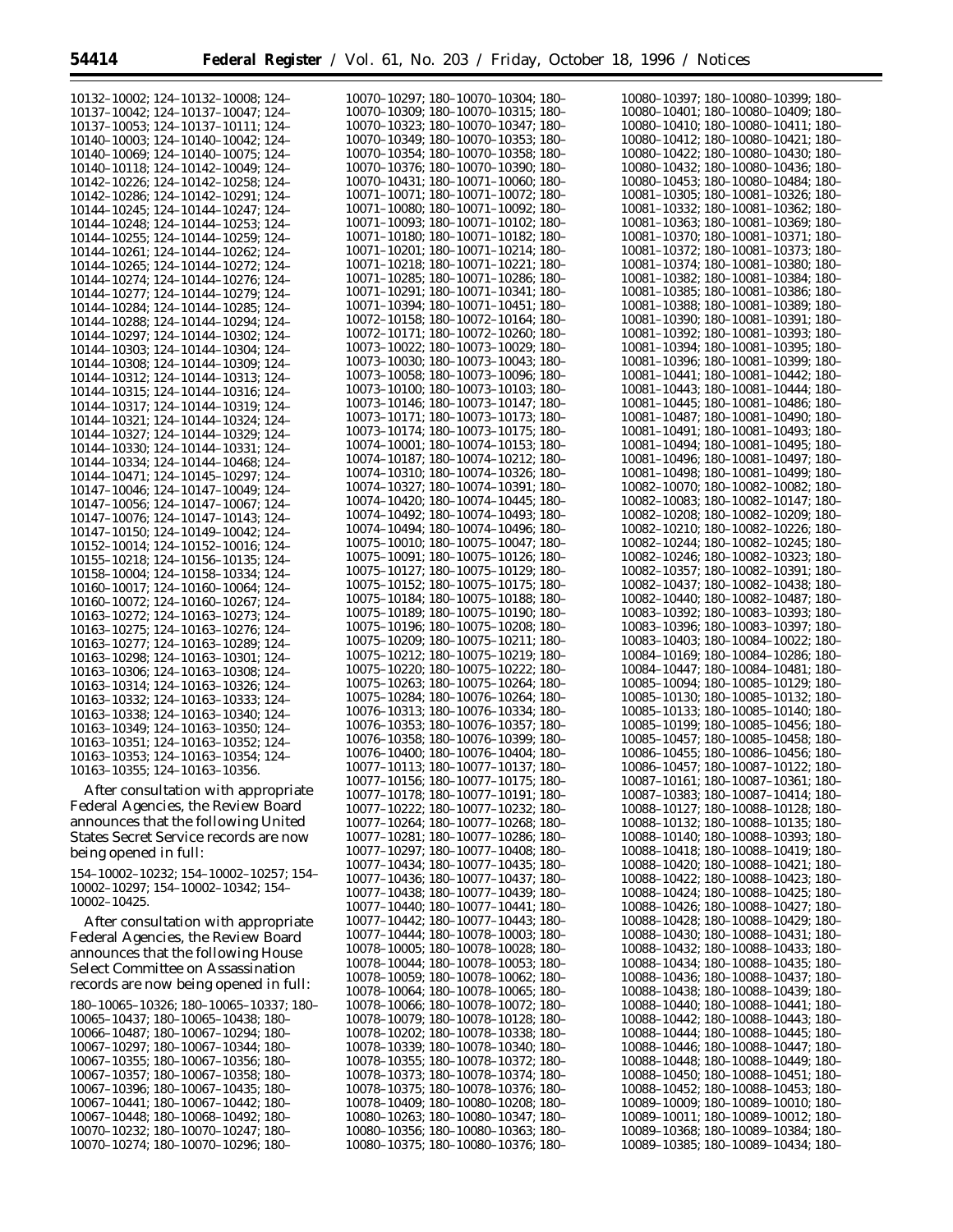| 10090-10010; 180-10090-10013; 180-                                       | 10098-10310; 180-10098-10336; 180-                                       | 10109-10338; 180-10109-10353; 180-                                  |
|--------------------------------------------------------------------------|--------------------------------------------------------------------------|---------------------------------------------------------------------|
| 10090-10017; 180-10090-10079; 180-                                       | 10099-10073; 180-10099-10074; 180-                                       | 10109-10437; 180-10109-10481; 180-                                  |
| $10090-10084$ ; 180-10091-10000; 180-                                    | 10099-10084; 180-10099-10093; 180-                                       | 10110-10010; 180-10110-10031; 180-                                  |
| 10091-10001; 180-10091-10002; 180-                                       | 10099-10096; 180-10099-10100; 180-                                       |                                                                     |
|                                                                          |                                                                          | 10111-10042; 180-10111-10072; 180-                                  |
| 10091-10004; 180-10091-10005; 180-                                       | 10099-10102; 180-10099-10104; 180-                                       | 10111-10074; 180-10111-10321; 180-                                  |
| 10091-10006; 180-10091-10007; 180-                                       | 10099-10106: 180-10099-10281: 180-                                       | 10111-10322; 180-10111-10323; 180-                                  |
| 10091-10008; 180-10091-10009; 180-                                       | 10099-10305; 180-10099-10327; 180-                                       | 10111-10338; 180-10111-10340; 180-                                  |
| 10091-10010; 180-10091-10011; 180-                                       | 10099-10345; 180-10099-10384; 180-                                       |                                                                     |
| 10091-10015; 180-10091-10068; 180-                                       | 10099-10433; 180-10099-10466; 180-                                       | 10112-10051; 180-10112-10083; 180-                                  |
|                                                                          |                                                                          | 10112-10093; 180-10112-10269; 180-                                  |
| 10091-10124; 180-10091-10125; 180-                                       | 10100-10078; 180-10100-10088; 180-                                       | 10112-10281; 180-10112-10293; 180-                                  |
| 10091-10235; 180-10091-10324; 180-                                       | 10100-10124; 180-10100-10220; 180-                                       | 10112-10297; 180-10112-10298; 180-                                  |
| 10091-10333; 180-10092-10187; 180-                                       | 10100-10221; 180-10101-10022; 180-                                       |                                                                     |
| 10092-10188; 180-10092-10189; 180-                                       | 10101-10087; 180-10101-10088; 180-                                       | 10112-10299; 180-10112-10305; 180-                                  |
| 10092-10190: 180-10092-10191: 180-                                       |                                                                          | 10112-10337; 180-10112-10356; 180-                                  |
|                                                                          | $10101 - 10125$ ; 180-10101-10167; 180-                                  | 10112-10358; 180-10112-10405; 180-                                  |
| 10092-10192; 180-10092-10193; 180-                                       | 10101-10169; 180-10101-10207; 180-                                       |                                                                     |
| 10092-10194; 180-10092-10195; 180-                                       | 10101-10235; 180-10101-10243; 180-                                       | 10112-10423; 180-10112-10437; 180-                                  |
| 10092-10196; 180-10092-10197; 180-                                       | 10101-10246; 180-10101-10273; 180-                                       | 10112-10440; 180-10112-10448; 180-                                  |
| 10092-10198; 180-10092-10199; 180-                                       | 10101-10274; 180-10101-10275; 180-                                       | 10112-10449; 180-10112-10480; 180-                                  |
|                                                                          |                                                                          | 10112-10482; 180-10112-10485; 180-                                  |
| 10092-10200; 180-10092-10201; 180-                                       | 10101-10340; 180-10101-10345; 180-                                       |                                                                     |
| 10092-10202; 180-10092-10203; 180-                                       | 10101-10363; 180-10102-10270; 180-                                       | 10112-10494; 180-10113-10007; 180-                                  |
| 10092-10204; 180-10092-10205; 180-                                       | 10102-10328; 180-10102-10330; 180-                                       | 10113-10009; 180-10113-10010; 180-                                  |
| 10092-10206; 180-10092-10207; 180-                                       | 10102-10331; 180-10102-10333; 180-                                       | 10113-10431; 180-10113-10463; 180-                                  |
| 10092-10208; 180-10092-10209; 180-                                       | 10102-10334; 180-10102-10375; 180-                                       | 10113-10482; 180-10113-10488; 180-                                  |
| 10092-10210; 180-10092-10211; 180-                                       | 10102-10420; 180-10102-10421; 180-                                       | 10114-10068; 180-10114-10109; 180-                                  |
|                                                                          |                                                                          |                                                                     |
| 10092-10212; 180-10092-10213; 180-                                       | 10102-10422; 180-10102-10423; 180-                                       | 10114-10121; 180-10114-10138; 180-                                  |
| 10092-10214; 180-10092-10215; 180-                                       | 10102-10436; 180-10102-10445; 180-                                       | 10114-10239; 180-10115-10029; 180-                                  |
| 10092-10216; 180-10092-10217; 180-                                       | 10102-10446; 180-10102-10447; 180-                                       | 10115-10044; 180-10115-10045; 180-                                  |
| 10092-10218; 180-10092-10219; 180-                                       | 10102-10455; 180-10102-10461; 180-                                       | 10115-10046; 180-10115-10048; 180-                                  |
| 10092-10220; 180-10092-10221; 180-                                       | 10102-10475; 180-10103-10258; 180-                                       |                                                                     |
|                                                                          |                                                                          | 10115-10049; 180-10115-10050; 180-                                  |
| 10092-10222; 180-10092-10223; 180-                                       | 10103-10273; 180-10103-10302; 180-                                       | 10115-10051; 180-10115-10053; 180-                                  |
| 10092-10224; 180-10092-10225; 180-                                       | 10103-10337; 180-10103-10457; 180-                                       | 10115-10054; 180-10115-10055; 180-                                  |
| 10092-10226; 180-10092-10227; 180-                                       | 10103-10459; 180-10103-10478; 180-                                       | 10115-10056; 180-10115-10057; 180-                                  |
| 10092-10228; 180-10092-10229; 180-                                       | 10104-10227; 180-10104-10264; 180-                                       | 10115-10058; 180-10115-10059; 180-                                  |
| 10092-10230; 180-10092-10231; 180-                                       | 10104-10371; 180-10104-10395; 180-                                       |                                                                     |
| 10092-10232; 180-10092-10233; 180-                                       | 10104-10397; 180-10104-10398; 180-                                       | 10115-10061; 180-10115-10062; 180-                                  |
|                                                                          |                                                                          | 10115-10063; 180-10115-10064; 180-                                  |
| 10092-10234; 180-10092-10235; 180-                                       | 10104-10419; 180-10104-10420; 180-                                       | 10115-10068; 180-10115-10069; 180-                                  |
| 10092-10236; 180-10092-10237; 180-                                       | 10104-10428; 180-10104-10429; 180-                                       | 10115-10155; 180-10115-10156; 180-                                  |
| 10092-10238; 180-10092-10239; 180-                                       | 10104-10432; 180-10104-10442; 180-                                       | 10115-10224; 180-10115-10225; 180-                                  |
| 10092-10240; 180-10092-10241; 180-                                       | 10104-10459; 180-10104-10468; 180-                                       |                                                                     |
| 10092-10243; 180-10092-10244; 180-                                       | 10104-10469; 180-10104-10470; 180-                                       | 10115-10226; 180-10115-10227; 180-                                  |
| 10092-10245; 180-10094-10217; 180-                                       | 10104-10484; 180-10104-10485; 180-                                       | 10115-10228; 180-10115-10230; 180-                                  |
|                                                                          |                                                                          | 10115-10232; 180-10115-10237; 180-                                  |
| 10094-10218; 180-10094-10219; 180-                                       | 10104-10486; 180-10105-10001; 180-                                       | 10115-10238; 180-10115-10431; 180-                                  |
| 10094-10237; 180-10094-10242; 180-                                       | 10105-10308; 180-10105-10309; 180-                                       | 10116-10024; 180-10116-10161; 180-                                  |
| 10094-10244; 180-10094-10245; 180-                                       | 10105-10342; 180-10105-10352; 180-                                       |                                                                     |
| 10094-10246; 180-10094-10252; 180-                                       | 10105-10381; 180-10105-10413; 180-                                       | 10116-10202; 180-10116-10203; 180-                                  |
| 10094-10261; 180-10094-10262; 180-                                       | 10105-10461; 180-10105-10463; 180-                                       | 10117-10050; 180-10117-10053; 180-                                  |
| 10094-10263; 180-10094-10361; 180-                                       | 10105-10467; 180-10106-10028; 180-                                       | 10117-10093; 180-10117-10111; 180-                                  |
|                                                                          |                                                                          | 10117-10112; 180-10117-10122; 180-                                  |
| 10094-10455; 180-10095-10141; 180-                                       | 10106-10036; 180-10106-10048; 180-                                       | 10117-10129; 180-10117-10249; 180-                                  |
| 10095-10142; 180-10095-10143; 180-                                       | 10106-10087; 180-10106-10192; 180-                                       |                                                                     |
| 10095-10146; 180-10095-10149; 180-                                       | 10106-10366: 180-10106-10395: 180-                                       | 10118-10016; 180-10118-10049; 180-                                  |
| $10095 - 10150$ ; 180-10095-10151; 180-                                  | 10106-10425; 180-10106-10429; 180-                                       | 10118-10051; 180-10118-10052; 180-                                  |
| 10095-10152; 180-10095-10153; 180-                                       | 10106-10447; 180-10106-10456; 180-                                       | 10118-10053; 180-10118-10111; 180-                                  |
|                                                                          |                                                                          | 10118-10134; 180-10119-10197; 180-                                  |
| $10095 - 10154$ ; 180-10095-10155; 180-                                  | 10107-10062; 180-10107-10169; 180-                                       | 10119-10213; 180-10120-10009; 180-                                  |
| 10095-10251; 180-10095-10261; 180-                                       | 10107-10231; 180-10107-10239; 180-                                       |                                                                     |
| 10095-10263; 180-10095-10264; 180-                                       | 10107–10244; 180–10107–10278; 180–                                       | $10120 - 10011$ ; 180-10120-10012; 180-                             |
| 10095-10284; 180-10095-10308; 180-                                       | 10107-10453; 180-10108-10022; 180-                                       | 10120-10015; 180-10120-10024; 180-                                  |
| $10095 - 10392$ ; 180-10095-10395; 180-                                  | 10108-10055; 180-10108-10056; 180-                                       | 10120-10040; 180-10120-10055; 180-                                  |
| 10095-10405; 180-10095-10410; 180-                                       | 10108-10057; 180-10108-10064; 180-                                       | 10120-10123; 180-10120-10124; 180-                                  |
|                                                                          |                                                                          | 10120-10127; 180-10120-10130; 180-                                  |
| 10095-10420; 180-10096-10019; 180-                                       | 10108-10065; 180-10108-10066; 180-                                       |                                                                     |
| 10096-10059; 180-10096-10097; 180-                                       | 10108-10076; 180-10108-10077; 180-                                       | 10121-10021; 180-10128-10001; 180-                                  |
| 10096-10098; 180-10096-10251; 180-                                       | 10108-10088; 180-10108-10116; 180-                                       | 10131-10131.                                                        |
| 10096-10264; 180-10096-10265; 180-                                       | 10108-10180; 180-10108-10195; 180-                                       |                                                                     |
| 10096-10283; 180-10096-10372; 180-                                       | 10108-10198; 180-10108-10201; 180-                                       | Notice of Additional Releases                                       |
| 10096-10373; 180-10096-10376; 180-                                       | 10108-10204; 180-10108-10221; 180-                                       |                                                                     |
| 10096-10381; 180-10096-10436; 180-                                       | 10108-10233; 180-10108-10234; 180-                                       | It is the Board's policy to release                                 |
|                                                                          |                                                                          | duplicates of records on the same terms                             |
| 10096-10443; 180-10097-10026; 180-                                       | 10108-10235; 180-10108-10236; 180-                                       | and conditions as those records which                               |
| 10097-10168; 180-10097-10228; 180-                                       | 10108-10237; 180-10108-10254; 180-                                       |                                                                     |
| 10097-10229; 180-10097-10242; 180-                                       | 10108-10255; 180-10108-10257; 180-                                       | it previously voted. The following                                  |
| 10097-10243; 180-10097-10244; 180-                                       | 10108-10274; 180-10108-10275; 180-                                       | determinations are noticed pursuant to                              |
| 10097-10245; 180-10097-10246; 180-                                       | 10108-10328; 180-10109-10019; 180-                                       | that policy:                                                        |
| 10097-10294; 180-10097-10353; 180-                                       | 10109–10056; 180–10109–10057; 180–                                       |                                                                     |
| 10097-10354; 180-10097-10373; 180-                                       |                                                                          | FBI Documents, Open in Full:                                        |
|                                                                          |                                                                          |                                                                     |
|                                                                          | 10109–10058; 180–10109–10059; 180–                                       |                                                                     |
| $10097 - 10400$ ; 180-10097-10415; 180-                                  | 10109–10060; 180–10109–10061; 180–                                       | $124 - 10268 - 10155$ ; 28; 0; n/a                                  |
| 10098-10281; 180-10098-10282; 180-                                       | 10109-10140; 180-10109-10141; 180-                                       |                                                                     |
| 10098-10285; 180-10098-10307; 180-<br>10098-10308; 180-10098-10309; 180- | 10109–10284; 180–10109–10288; 180–<br>10109-10313; 180-10109-10319; 180- | FBI Documents, Postponed in Part:<br>124-10073-10299; 4; 1; 10/2017 |